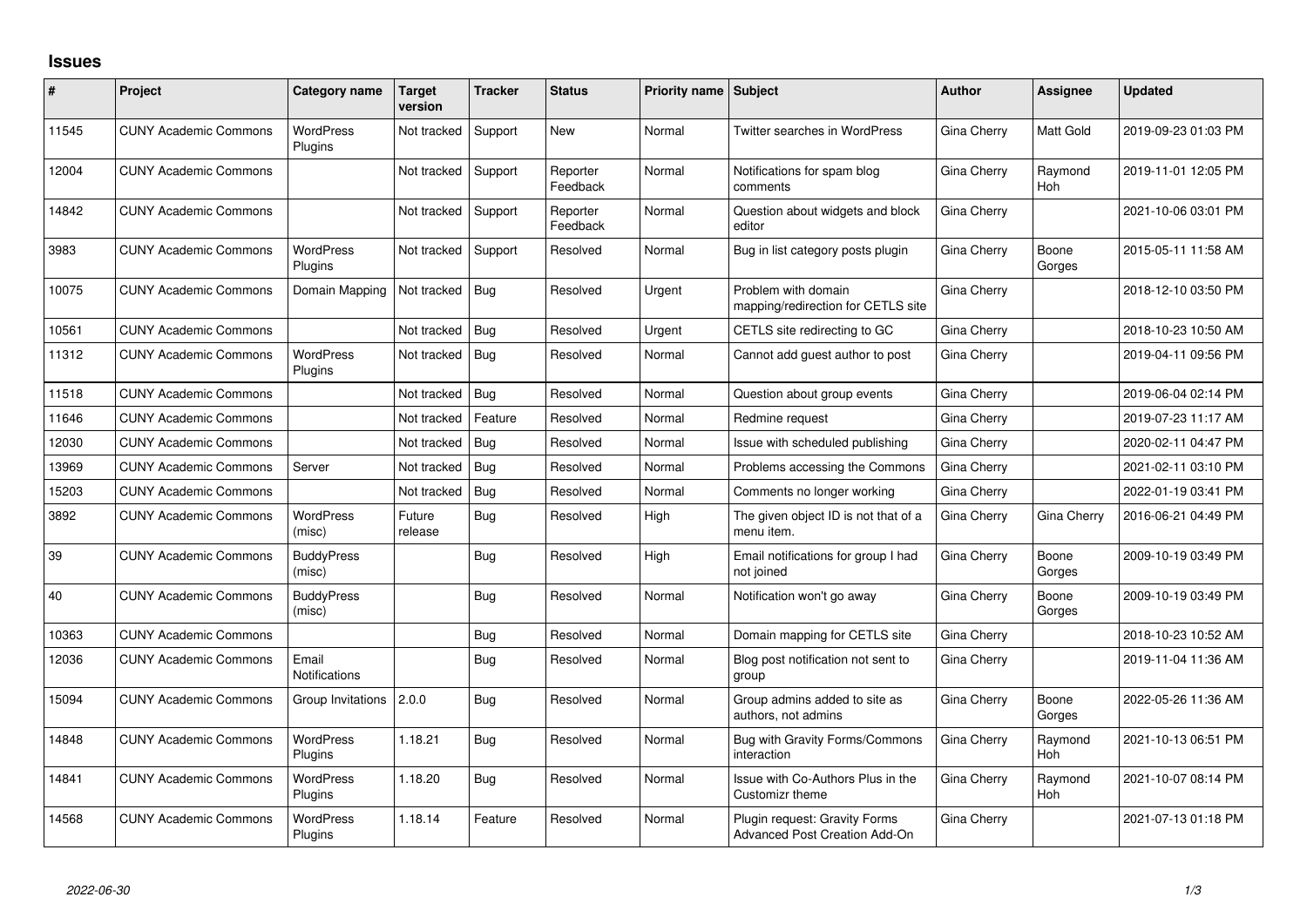| #     | Project                      | <b>Category name</b>          | <b>Target</b><br>version | <b>Tracker</b> | <b>Status</b> | <b>Priority name Subject</b> |                                                                              | <b>Author</b>      | <b>Assignee</b>       | <b>Updated</b>      |
|-------|------------------------------|-------------------------------|--------------------------|----------------|---------------|------------------------------|------------------------------------------------------------------------------|--------------------|-----------------------|---------------------|
| 11313 | <b>CUNY Academic Commons</b> | Spam/Spam<br>Prevention       | 1.17.7                   | Bug            | Resolved      | High                         | Overly aggressive spam filters                                               | Gina Cherry        | Raymond<br>Hoh        | 2020-11-05 04:30 PM |
| 11451 | <b>CUNY Academic Commons</b> | Group Blogs                   | 1.16                     | Feature        | Resolved      | Normal                       | 'Send to group' checkbox should<br>remain unchecked for saved draft<br>posts | Gina Cherry        | Boone<br>Gorges       | 2019-12-04 10:51 AM |
| 11997 | <b>CUNY Academic Commons</b> | Domain Mapping                | 1.15.13                  | Bug            | Resolved      | Urgent                       | Domain mapping not working for<br><b>CETLS</b> site                          | Gina Cherry        | Raymond<br>Hoh        | 2019-11-12 10:38 AM |
| 12003 | <b>CUNY Academic Commons</b> |                               | 1.15.13                  | <b>Bug</b>     | Resolved      | Normal                       | <b>Editing events using Events</b><br>Manager plugin                         | Gina Cherry        |                       | 2019-10-22 04:39 PM |
| 11927 | <b>CUNY Academic Commons</b> |                               | 1.15.11                  | Bug            | Resolved      | Normal                       | WP editor backups                                                            | Gina Cherry        |                       | 2019-10-08 11:22 AM |
| 11488 | <b>CUNY Academic Commons</b> | WordPress<br>Plugins          | 1.15.8                   | <b>Bug</b>     | Resolved      | Normal                       | Co-authors plus plug-in                                                      | Gina Cherry        | Raymond<br><b>Hoh</b> | 2019-08-27 11:36 AM |
| 11513 | <b>CUNY Academic Commons</b> | Email<br><b>Notifications</b> | 1.15.4                   | Bug            | Resolved      | Normal                       | Extra group notification                                                     | Gina Cherry        | Raymond<br>Hoh        | 2019-06-25 04:22 PM |
| 11441 | <b>CUNY Academic Commons</b> | Reply By Email                | 1.15.3                   | <b>Bug</b>     | Resolved      | Normal                       | Blog/group comments                                                          | Gina Cherry        | Raymond<br><b>Hoh</b> | 2019-06-11 11:05 AM |
| 11501 | <b>CUNY Academic Commons</b> |                               | 1.15.3                   | Bug            | Resolved      | Normal                       | Error message when editing post                                              | Gina Cherry        |                       | 2019-05-31 10:57 AM |
| 11508 | <b>CUNY Academic Commons</b> |                               | 1.15.3                   | Bug            | Resolved      | Normal                       | Bug with "Send to Group"                                                     | Gina Cherry        |                       | 2019-06-11 10:31 AM |
| 11511 | <b>CUNY Academic Commons</b> | WordPress<br>Plugins          | 1.15.3                   | Feature        | Resolved      | Normal                       | Plug-in request                                                              | Gina Cherry        |                       | 2019-06-11 11:05 AM |
| 11444 | <b>CUNY Academic Commons</b> |                               | 1.15.1                   | <b>Bug</b>     | Resolved      | Normal                       | New site settings not saved                                                  | Gina Cherry        |                       | 2019-05-14 11:15 AM |
| 10847 | <b>CUNY Academic Commons</b> | <b>Blogs</b><br>(BuddyPress)  | 1.15                     | Feature        | Resolved      | Normal                       | Select which blog posts are sent to<br>group                                 | Gina Cherry        | Boone<br>Gorges       | 2019-04-23 03:54 PM |
| 11398 | <b>CUNY Academic Commons</b> | Email<br><b>Notifications</b> | 1.15                     | Bug            | Resolved      | Normal                       | Blog post notification emails are not<br>formatted                           | <b>Gina Cherry</b> | Raymond<br><b>Hoh</b> | 2019-05-07 03:22 PM |
| 11311 | <b>CUNY Academic Commons</b> | WordPress<br>Plugins          | 1.14.11                  | Feature        | Resolved      | Normal                       | Request for post expiration plug-in                                          | Gina Cherry        | Raymond<br><b>Hoh</b> | 2019-04-15 10:47 AM |
| 11160 | <b>CUNY Academic Commons</b> | Email<br><b>Notifications</b> | 1.14.8                   | Bug            | Resolved      | Normal                       | Return of duplicate email<br>notifactions for blog comments                  | Gina Cherry        | Raymond<br><b>Hoh</b> | 2019-02-27 12:33 AM |
| 10800 | <b>CUNY Academic Commons</b> | Email<br>Notifications        | 1.14.3                   | <b>Bug</b>     | Resolved      | Normal                       | Duplicate email notifications on blog<br>comments                            | Gina Cherry        | Raymond<br>Hoh        | 2019-02-13 06:05 PM |
| 10645 | <b>CUNY Academic Commons</b> |                               | 1.13.13                  | Bug            | Resolved      | Normal                       | Facebook link in groups                                                      | Gina Cherry        |                       | 2018-10-31 04:51 PM |
| 9570  | <b>CUNY Academic Commons</b> | WordPress<br>Plugins          | 1.12.13                  | <b>Bug</b>     | Resolved      | Normal                       | Guest authors in Co-Authors Plus<br>plug-in not working                      | Gina Cherry        | Boone<br>Gorges       | 2018-05-01 06:10 PM |
| 8389  | <b>CUNY Academic Commons</b> | WordPress<br>Plugins          | 1.11.6                   | Feature        | Resolved      | Normal                       | Gravity Forms + Custom Post Types   Gina Cherry<br>plug-in                   |                    | Boone<br>Gorges       | 2017-07-06 08:09 PM |
| 7944  | <b>CUNY Academic Commons</b> | WordPress<br>Plugins          | 1.10.16                  | Feature        | Resolved      | Normal                       | MailChimp plug-in                                                            | Gina Cherry        |                       | 2017-04-11 12:38 PM |